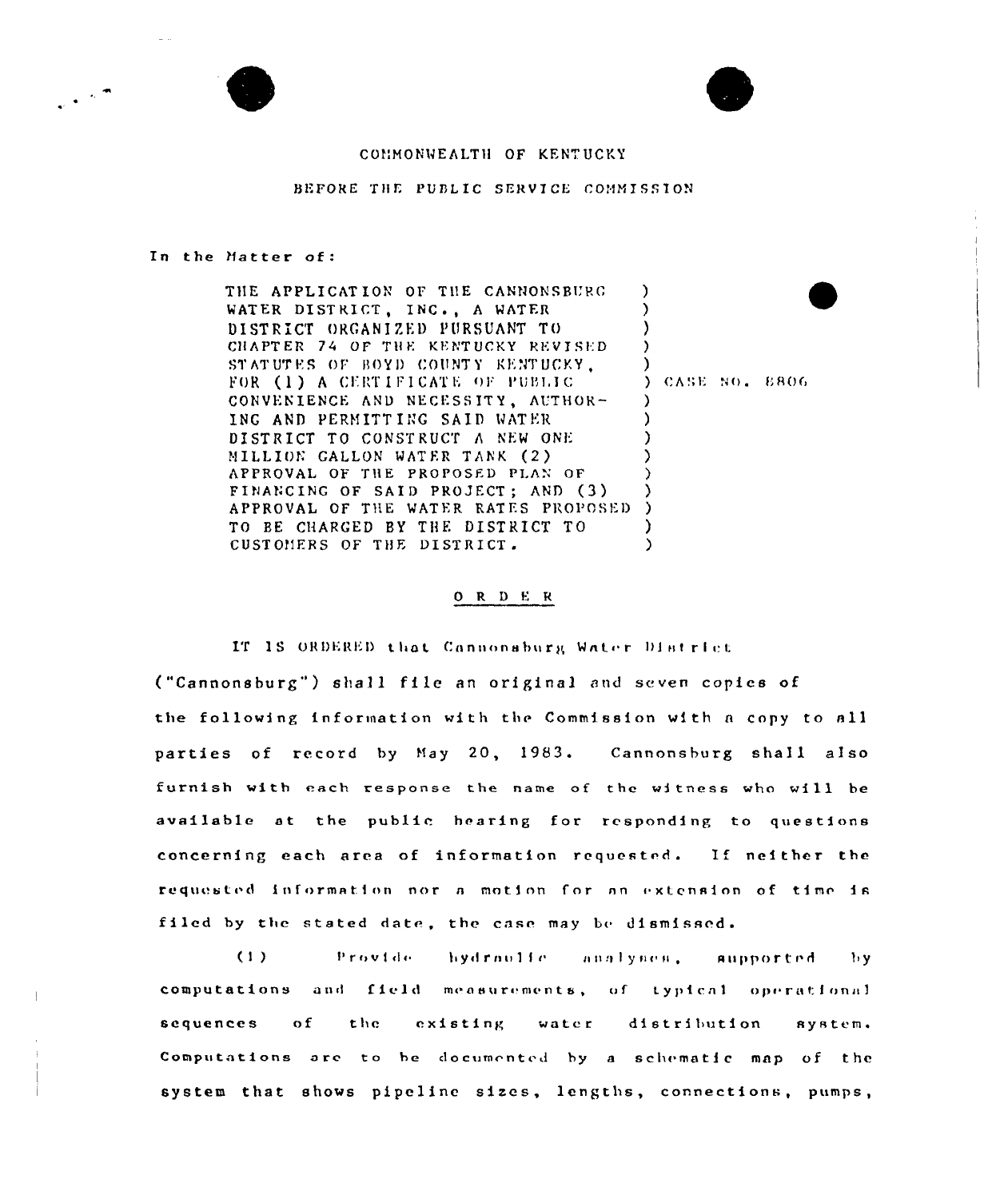

and sea level elevations of key points, as well as allocations of actual customer demands.

 $(2)$ Provide hydraulic analyses, supported by computations and field measurements, of typical operational sequences of the water distribution system after the proposed improvements have been made.

 $(3)$ Provide a pressure recording chart showing the actual 24-hour continuously measured pressure available at Cannonsburg's Princess tank. Identify the 24-hour period recorded, the exact location of the pressure recorder and the sea level elevation of the recorder.

(4) Provide a copy of the pump curve for the Rockdale pump station.

 $(5)$ Provide a copy of the approval of the proposed improvements Engineer's estimate by the Natural Resources and Environmental Protection Cabinet.

(6) Provide a copy of the Bid Tabulations including unit prices, etc.

 $(7)$ Provide a breakdown of the Total Project Costs utilizing the low bids. Also state exactly what portion of the  $T \circ t.n.1$ Project Cont in to be funded by Cannonsburg.

 $-2 -$